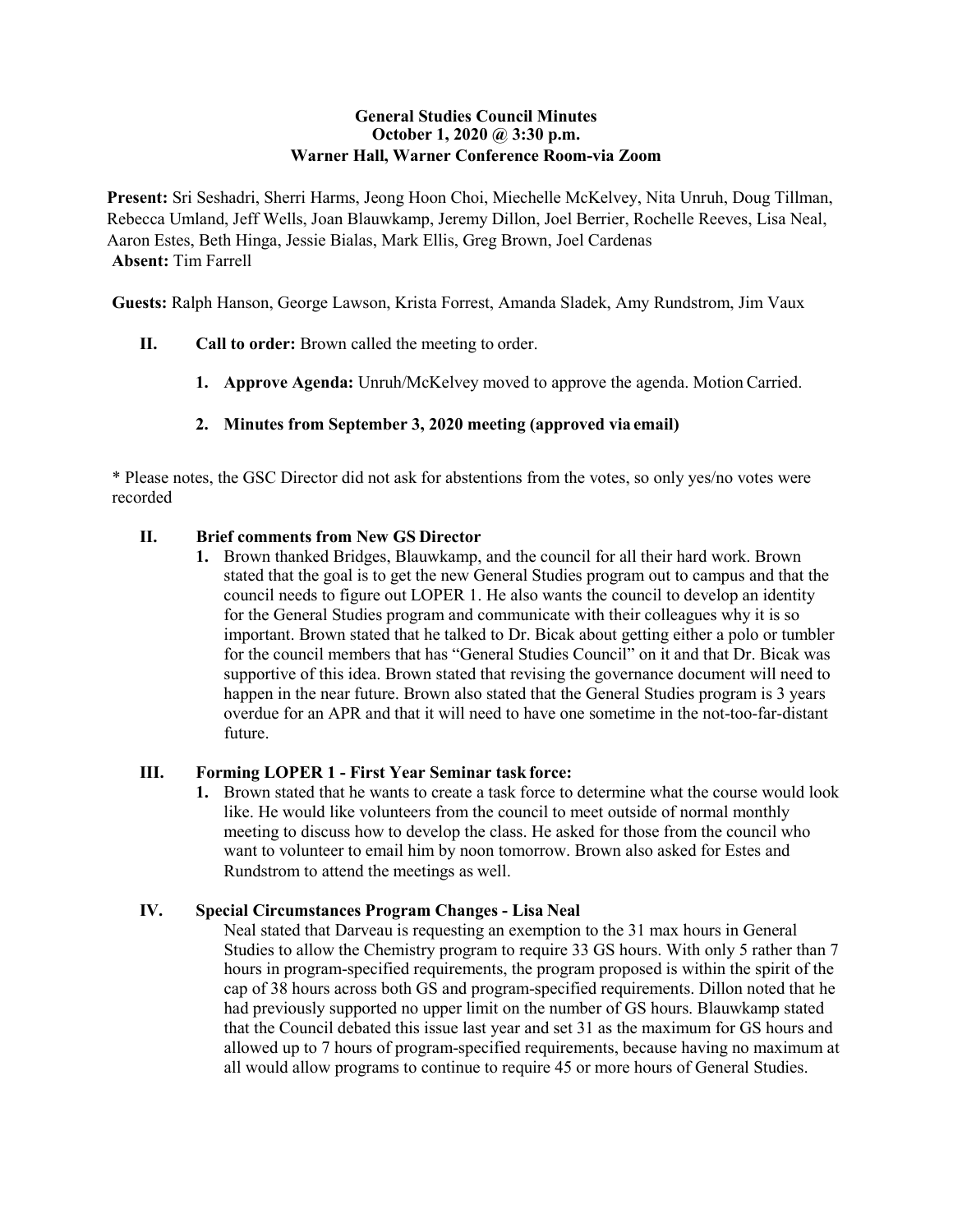Neal feels that accepting this solution at least provisionally is necessary until some doublecounting courses are approved.

Blauwkamp/Berrier moved to allow programs to go a little over the 31 hour maximum, so long as their requirements including the program-specified requirements stay under 38 hours combined.

Wells asked if this is permanent approval. McKelvey feels this should be provisional, not permanent. Unruh agreed.

Blauwkamp made an addendum to her motion to add provisional. When double counting courses are added, revise General Studies total hours to be a range.

Neal wanted to note this is for 2021-2022 and suggested a one-year provisional approval.

Blauwkamp amended her motion to be a one year provisional, then change General Studies program hours to a range of 30-33.

Brown asked if the Council changed the program to 30-33 hours would it have to go back to campus to be re-voted as that is not what was approved last year? Blauwkamp clarified that the program approved last year allowed departments to require up to 7 additional credit hours as "program-specified requirements" because the Council was mindful that many programs with external accreditation needed to be able to require a second course in particular categories - for example, Chemistry needs to require a second natural science course.

Blauwkamp/Berrier moved to allow programs to submit program changes with a range of General Studies hours required from 30 up to a maximum of 38, so long as the combined hours with program-specified requirements does not exceed 38 hours.

# **Yes-11/No-1 Motion Carried**

#### **VI. Ongoing Business: Transition to LOPERs GS Program**

# **1. Reminder:**

The Council approved a suggested timeline for course submissions. Since this will be a busy year, we want to try to manage the workload in reviewing new course submissions and applications to gain final approval for the courses that we provisionally approved for the LOPERs Program in April.

The suggested timeline is below:

- October: Courses proposed to meet LOPERs 2, 3, and 4
- November: Courses proposed to meet LOPERs 5 and 6
- December: Courses proposed to meet LOPERs 7 and 8
- January: Courses proposed to meet LOPERs 9, 10, or 11. (Including stand-alone courses for 9 and 10; courses proposed to double-count for 9 or 10 plus one of the broad knowledge categories (5-8) are requested to follow the schedule above.)
- February: Courses proposed to meet LOPER 1 (More guidance will be forthcoming on courses for this category)
- March: Last chance proposals to be considered this academic year (plus revised resubmissions)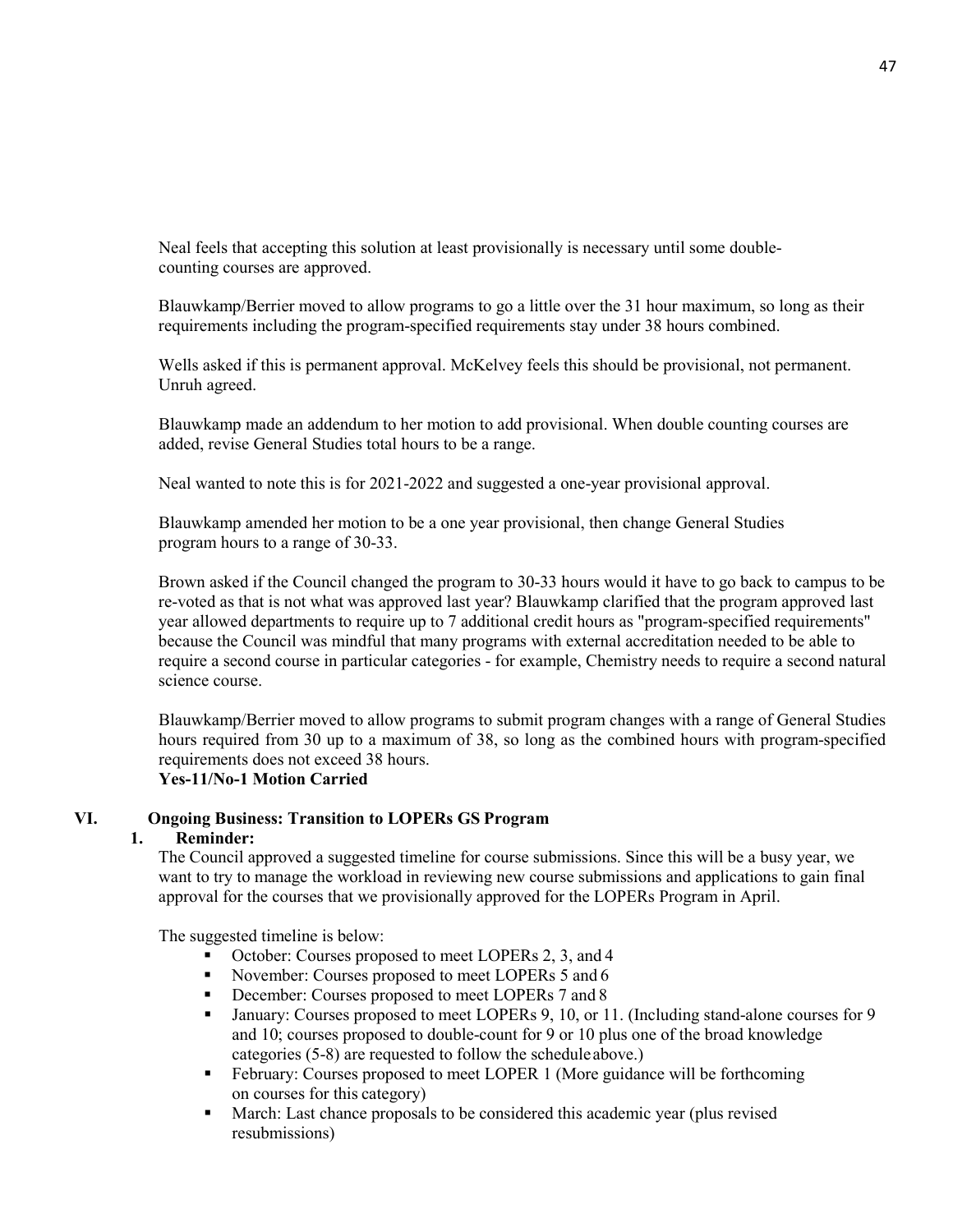Departments that are proposing to add a new course to the LOPERs Program, to propose a course to double-count for a broad knowledge category plus LOPER 9 or LOPER 10, or to move to a different LOPER category must follow the course submission instructions - all three parts.

Departments that are applying to gain final approval for a course that has been provisionally approved in a LOPER category need only submit a syllabus of record (Part 3), plus the departmental assurance statements. Provisional approval expires at the end of the 2020-21 academic year.

# **2. Review of previously reviewed syllabi that were returned for revision**

LOPER 8

• BIOL 103: Blauwkamp/Reeves moved to grant final approval. **Yes-12/No-0 Motion Carried**

# **3. Review and final approval for provisionally-approved courses (Syllabi of record)**

- LOPER 3
- SPCH 100: Blauwkamp/Wells moved to grant final approval. **Yes-11/No-0 Motion Carried**
- $L$  DPER 4

• CYBR 101, CYBR 102, CYBR 103, CYBR 306: Blauwkamp/Seshadri moved to grant final approval.

Neal stated that CYBER that there were a few issues with the syllabus.

Berrier stated he was not able to find a functional link to their department policies. Harms stated it is on their website and put the link in the Zoom chat. [https://www.unk.edu/academics/csit/\\_files/documents/pdf/SI-](https://www.unk.edu/academics/csit/_files/documents/pdf/SI-20140205-AcademicIntegrityPolicy.pdf) [20140205-](https://www.unk.edu/academics/csit/_files/documents/pdf/SI-20140205-AcademicIntegrityPolicy.pdf) [AcademicIntegrityPolicy.pdf](https://www.unk.edu/academics/csit/_files/documents/pdf/SI-20140205-AcademicIntegrityPolicy.pdf)

Blauwkamp rescinded her motion.

Blauwkamp/Berrier moved to approve the course pending the correction of the link to the academic integrity document and the correction to syllabus for pre-requisites to match catalog. **Yes-11/No-0 Motion Carried**

• MATH 102, MATH 103 (Incorrect prerequisite per Neal) MATH 106, MATH 120, MATH 123 (Incorrect prerequisite and no Diversity and Inclusion Policy statement per Neal), MATH 230, STAT 235, STAT 241:

Neal stated that there were a few issues with some of the syllabi and asked if the COVID statement required on the syllabi. Blauwkamp stated not at this time is this required. Blauwkamp/Berrier moved to approve the listed MATH and STAT courses to meet LOPER 4, pending inclusion of Diversity & Inclusion Policy statement for the MATH 123 syllabus and correction of prerequisite to match catalog.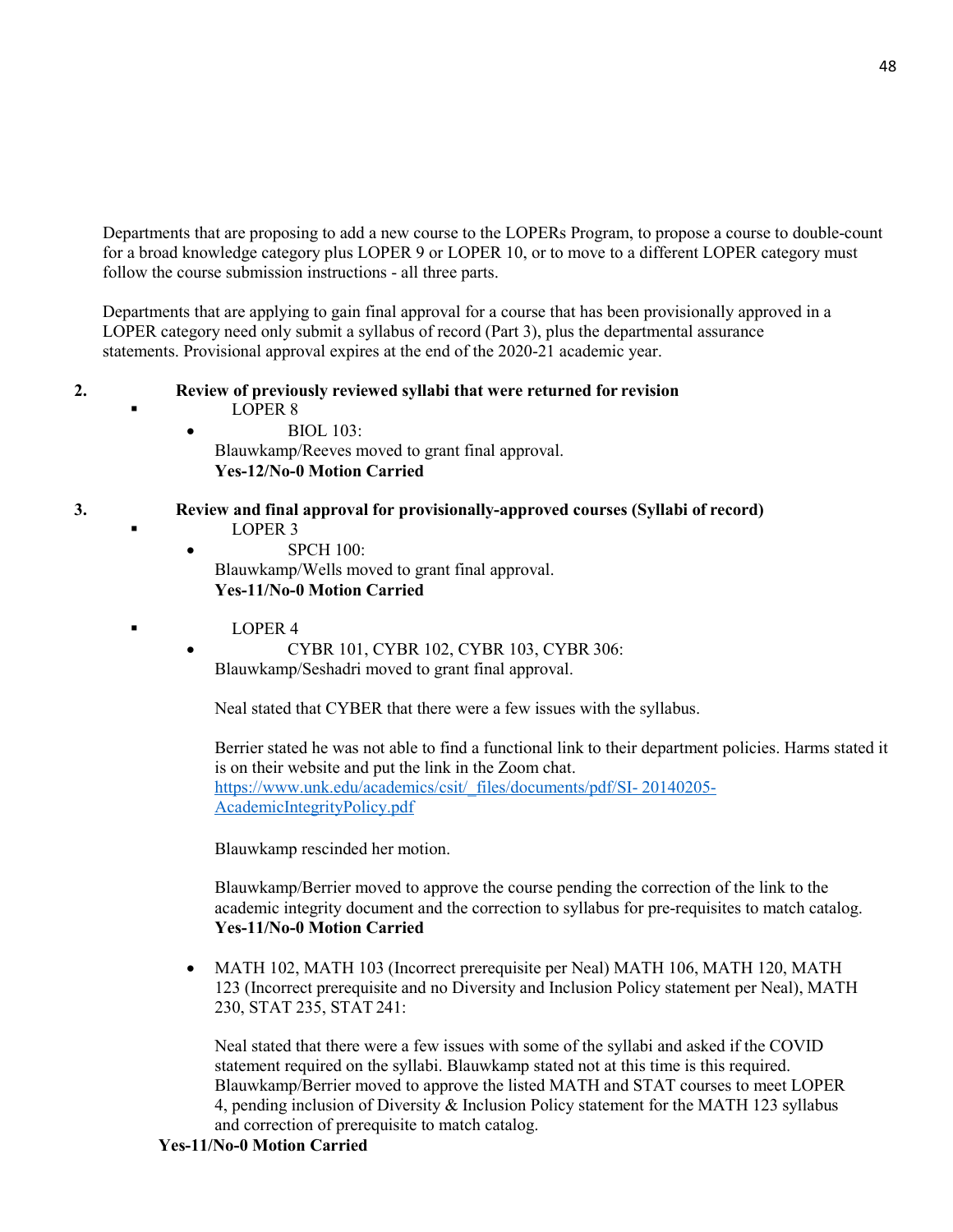• MGT 233: Seshadri/Blauwkamp moved to grant final approval. **Yes-12/No-0 Motion Carried**

 $\bullet$  PSY 250: Unruh/Tillman moved to grant final approval.

Blauwkamp stated that the syllabus has the old purpose statement and thinks that the syllabus does not explain how it will meet the learning outcomes. Umland agreed. Blauwkamp asked if the motion could be rescinded and then ask for corrections. Tillman agreed.

Unruh rescinded her motion.

Blauwkamp/Umland moved to have PSY 250 revise & resubmit the syllabus to correct the old purpose statement for General Studies and to explain how the course meets learning outcomes. **Yes-12/No-0 Motion Carried**

Dillon stated that the council should give them some feedback on how to better detail how they will meet learning outcomes.

#### LOPER 6

• FREN 200, FREN 201, GERM 200, GERM 201, GERM 205, SPAN 200, SPAN 201, SPAN 205: Blauwkamp/Unruh moved to have all the listed Modern Language courses syllabi review and rewrite as they need to do the full application process to apply to double count for LOPER 10 as well as LOPER 6 and provide departmental assurance statements and explain in detail how the courses are meeting the specified learning outcomes.

Hinga is concerned about statement on assessment. Blauwkamp stated departments will have to meet the assessment guidelines or they cannot be in the General Studies program. Hinga stated things were in odd places in the syllabus.

Blauwkamp stated that she did not see all documents and that the additional documents that Brown showed on the screen are explaining the learning outcomes but it but does not on the syllabi. Hinga stated it needs to be in the syllabi. Unruh stated that students need to be able to understand the class by looking at the syllabus.

Blauwkamp rescinded her motion.

Blauwkamp/Unruh moved to have the syllabi revised to include explanations of how the course is meeting the LOPER 6 and 10 objectives and the checklist needs to be submitted.

## **Yes-11/No-0 Motion Carried**

 LOPER 7 • CJUS 101: 49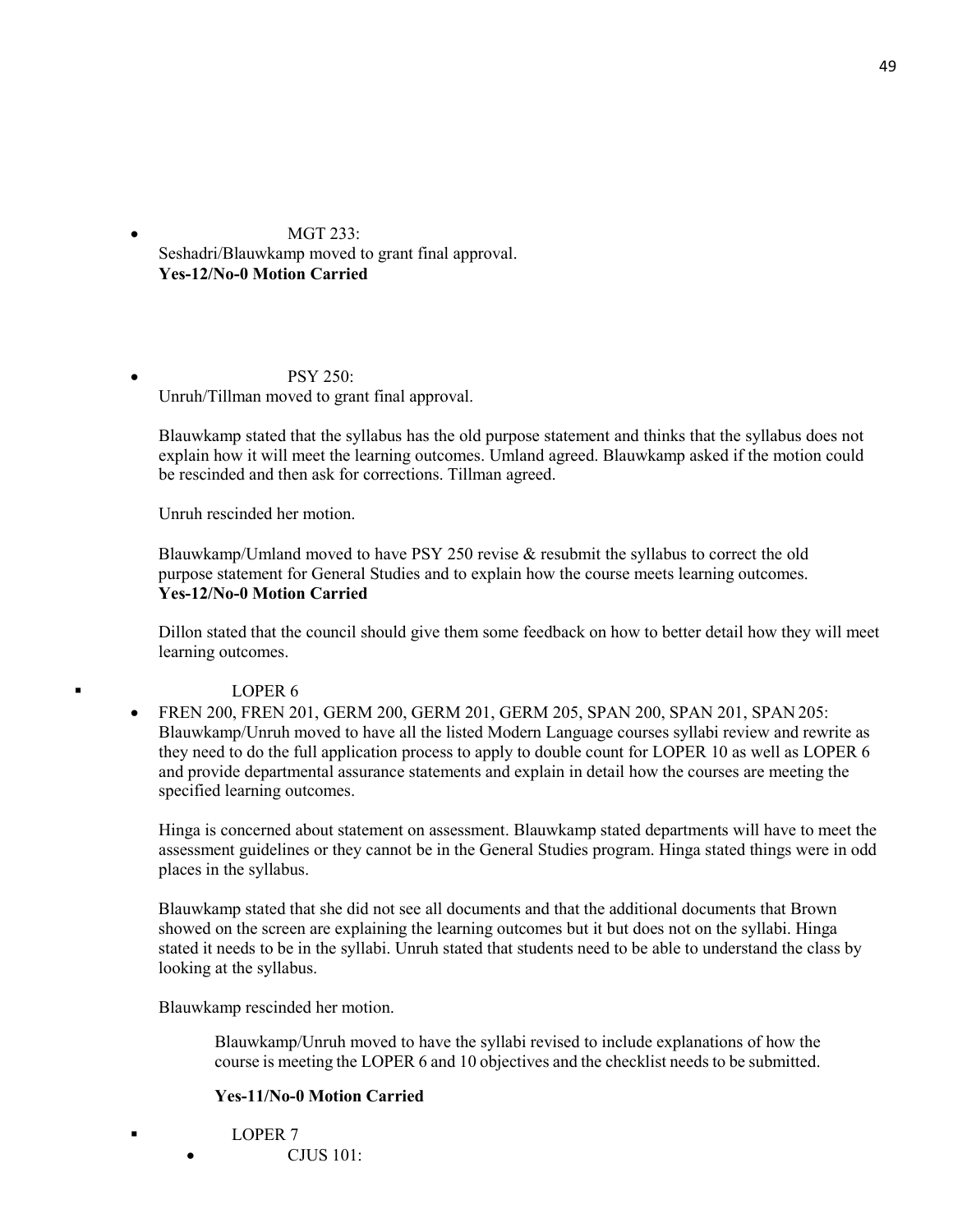Blauwkamp/Dillon moved to grant final approval. **Yes-12/No-0 Motion Carried**

- PSY 203, PSY 230: Blauwkamp/Wells moved to grant final approval for PSY 203 and 230 in LOPER 7, pending correction of old General Studies purpose statement in the PSY 203 syllabus. **Yes-12/No-0 Motion Carried**
- **LOPER 8** 
	- GEOG 103, BIOL 105: Blauwkamp/Wells moved to grant final approval. **Yes-11/No-0 Motion Carried**
- $L$  DPER 9
	- CJUS 102: Blauwkamp/Tillman moved to grant final approval. **Yes-11/No-0 Motion Carried**
- **LOPER 11** 
	- PE 150:

Neal stated that she did not see academic integrity statement.

Blauwkamp/Unruh moved to grant final approval. **Yes-12/No-0 Motion Carried**

• PSY 231:

Unruh stated they need to look at the dimensions of wellness because they are not doing so in the syllabus.

Blauwkamp/Unruh moved to grant final approval for PSY 231 for LOPER 11, pending correction of old program statement for General Studies and inclusion of all 8 dimensions of wellness in course contents. **Yes-11/No-0 Motion Carried**

- **4. Updating the GS Governance document** (due to CAS merger and other changes delayed until LOPER 1 and other changes to GS Program are finalized) Brown would like to delay updating the General Studies Governance document at this time.
- **5. Assessment of LOPERs GS Program** (delayed until LOPER 1 and other changes to GS Program are finalized) Brown would like to delay updating the Assessment of LOPERs General Studies Program at thistime.

#### **VI. New Business:**

- **1.** New course proposals:
	- LOPER 3
		- $\bullet$  ITEC 290:

Blauwkamp stated that she has a big concern approving this course. She feels that if the council approves this course then any department that is does presentations could have a LOPER 3 course. Blauwkamp stated that this is not a course that she thinks the program should have and it is not an appropriate academic discipline.